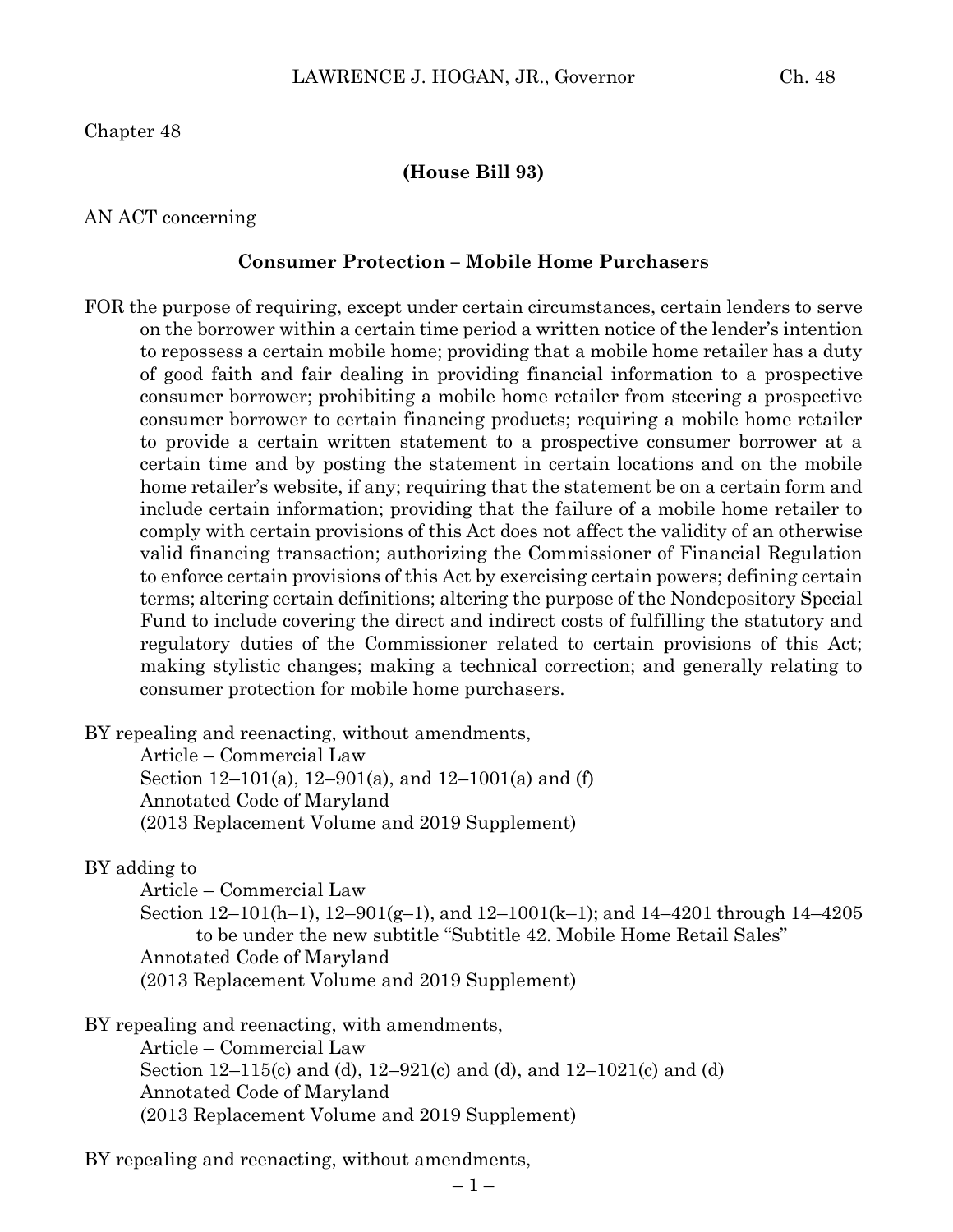Article – Financial Institutions Section 11–501(a), 11–601(a), and 11–610(a) Annotated Code of Maryland (2011 Replacement Volume and 2019 Supplement)

BY repealing and reenacting, with amendments,

Article – Financial Institutions Section 11–501(c), (p), (q), and (r), 11–601(q) and (t) through (y), and  $11-610(c)(13)$ Annotated Code of Maryland (2011 Replacement Volume and 2019 Supplement)

BY adding to

Article – Financial Institutions Section 11–501(h–1) and 11–601(m–1) Annotated Code of Maryland (2011 Replacement Volume and 2019 Supplement)

## BY repealing

Article – Financial Institutions Section 11–501(o) and 11–601(s) Annotated Code of Maryland (2011 Replacement Volume and 2019 Supplement)

SECTION 1. BE IT ENACTED BY THE GENERAL ASSEMBLY OF MARYLAND, That the Laws of Maryland read as follows:

## **Article – Commercial Law**

## 12–101.

(a) In this subtitle the following words have the meanings indicated.

# **(H–1) "MOBILE HOME" HAS THE MEANING STATED IN § 11–501 OF THE FINANCIAL INSTITUTIONS ARTICLE.**

12–115.

(c) (1) **[**At**] EXCEPT AS PROVIDED IN PARAGRAPH (2) OF THIS SUBSECTION, AT** least 10 days before **[**he**] A LENDER** repossesses any goods, a lender may serve a written notice on the borrower of **[**his**] THE LENDER'S** intention to repossess the goods.

**(2) (I) EXCEPT AS PROVIDED IN SUBPARAGRAPH (II) OF THIS PARAGRAPH, AT LEAST 30 DAYS BEFORE A LENDER REPOSSESSES A MOBILE HOME THAT IS PRIMARILY FOR PERSONAL, FAMILY, OR HOUSEHOLD USE, THE LENDER**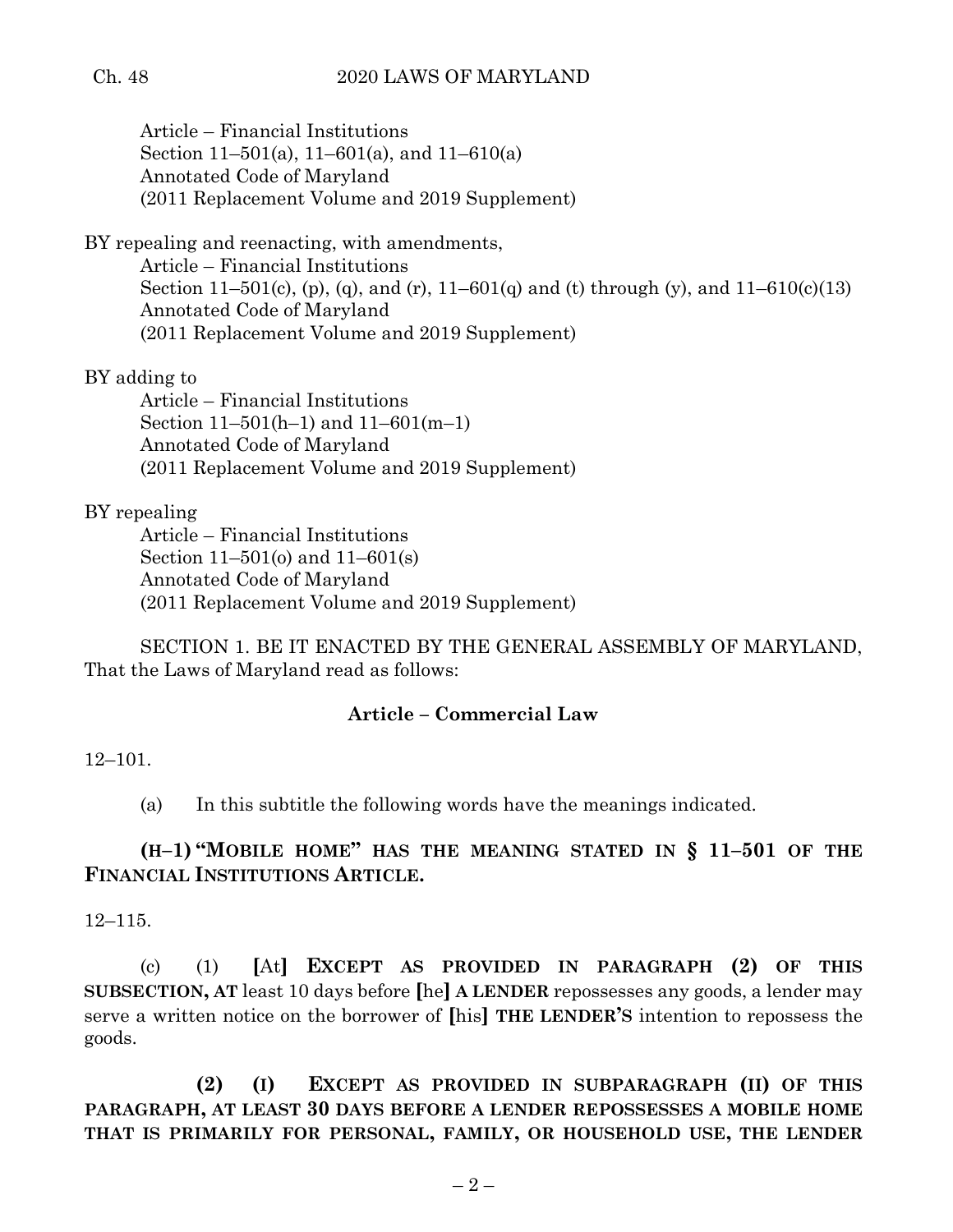**SHALL SERVE ON THE BORROWER A WRITTEN NOTICE OF THE LENDER'S INTENTION TO REPOSSESS THE MOBILE HOME.**

**(II) THE NOTICE REQUIRED UNDER SUBPARAGRAPH (I) OF THIS PARAGRAPH MAY BE SERVED BY THE LENDER LESS THAN 30 DAYS BEFORE REPOSSESSION IF:**

**1. THE MOBILE HOME:**

**A. IS VACANT AND ABANDONED, BASED ON A DETERMINATION BY THE LENDER THAT AT LEAST THREE OF THE CIRCUMSTANCES LISTED IN § 7–105.18(D) OF THE REAL PROPERTY ARTICLE HAVE BEEN MET; OR**

**B. HAS BEEN VOLUNTARILY SURRENDERED BY THE BORROWER TO THE LENDER; AND**

**2. THE NOTICE IS ACCOMPANIED BY A CERTIFICATION FROM THE LENDER IDENTIFYING THE CIRCUMSTANCES DEMONSTRATING THAT THE MOBILE HOME IS VACANT AND ABANDONED OR THAT THE MOBILE HOME HAS BEEN SURRENDERED.**

 $\lceil (2) \rceil$  **(3)** The notice shall:

(i) State the default and any period at the end of which the goods will be repossessed; and

(ii) Briefly state the rights of the borrower in case the goods are repossessed.

(d) The notice may be delivered to the borrower personally or sent to **[**him at his**] THE BORROWER'S** last known address by registered or certified mail.

12–901.

(a) In this subtitle the following words have the meanings indicated.

**(G–1) "MOBILE HOME" HAS THE MEANING STATED IN § 11–501 OF THE FINANCIAL INSTITUTIONS ARTICLE.**

12–921.

(c) (1) **[**At**] EXCEPT AS PROVIDED IN PARAGRAPH (2) OF THIS SUBSECTION, AT** least 10 days before a credit grantor repossesses any tangible personal property, the credit grantor may serve a written notice on the consumer borrower of the intention **OF THE CREDIT GRANTOR** to repossess the tangible personal property.

– 3 –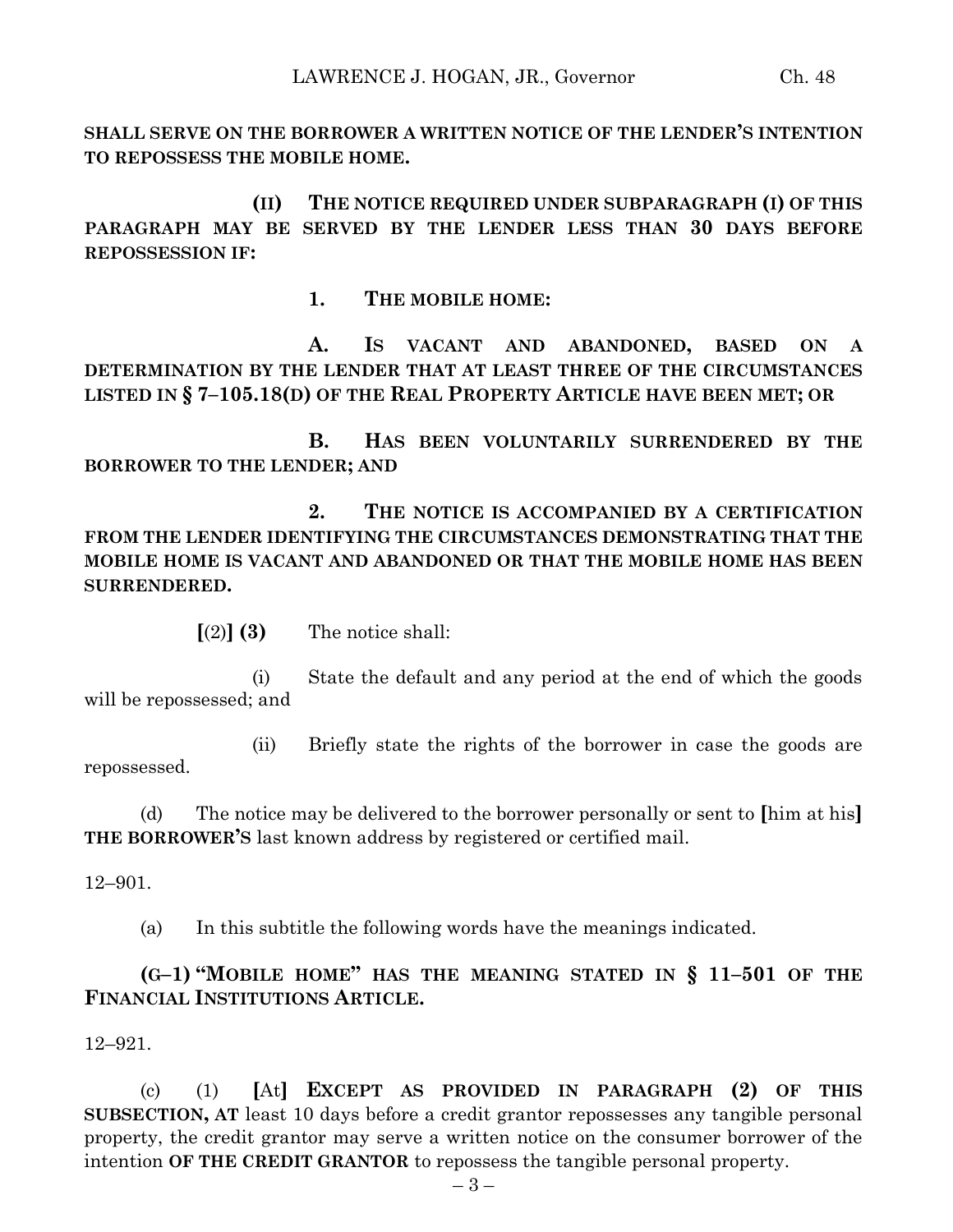**(2) (I) EXCEPT AS PROVIDED IN SUBPARAGRAPH (II) OF THIS PARAGRAPH, AT LEAST 30 DAYS BEFORE A CREDIT GRANTOR REPOSSESSES A MOBILE HOME THAT IS PRIMARILY FOR PERSONAL, FAMILY, OR HOUSEHOLD USE, THE CREDIT GRANTOR SHALL SERVE ON THE BORROWER A WRITTEN NOTICE OF THE CREDIT GRANTOR'S INTENTION TO REPOSSESS THE MOBILE HOME.**

**(II) THE NOTICE REQUIRED UNDER SUBPARAGRAPH (I) OF THIS PARAGRAPH MAY BE SERVED BY THE CREDIT GRANTOR LESS THAN 30 DAYS BEFORE REPOSSESSION IF:**

**1. THE MOBILE HOME:**

**A. IS VACANT AND ABANDONED, BASED ON A DETERMINATION BY THE CREDIT GRANTOR THAT AT LEAST THREE OF THE CIRCUMSTANCES LISTED IN § 7–105.18(D) OF THE REAL PROPERTY ARTICLE HAVE BEEN MET; OR**

**B. HAS BEEN VOLUNTARILY SURRENDERED BY THE BORROWER TO THE CREDIT GRANTOR; AND**

**2. THE NOTICE IS ACCOMPANIED BY A CERTIFICATION FROM THE CREDIT GRANTOR IDENTIFYING THE CIRCUMSTANCES DEMONSTRATING THAT THE MOBILE HOME IS VACANT AND ABANDONED OR THAT THE MOBILE HOME HAS BEEN SURRENDERED.**

 $\lceil (2) \rceil$  **(3)** The notice shall:

(i) State the default and any period at the end of which the tangible personal property will be repossessed; and

(ii) Briefly state the rights of the consumer borrower in case the tangible personal property is repossessed.

(d) The notice may be delivered to the consumer borrower personally or sent to **[**him at his**] THE BORROWER'S** last known address by registered or certified mail.

12–1001.

(a) In this subtitle the following words have the meanings indicated.

(f) "Consumer borrower" means an individual receiving a loan or other extension of credit under this subtitle for personal, household, or family purposes or an individual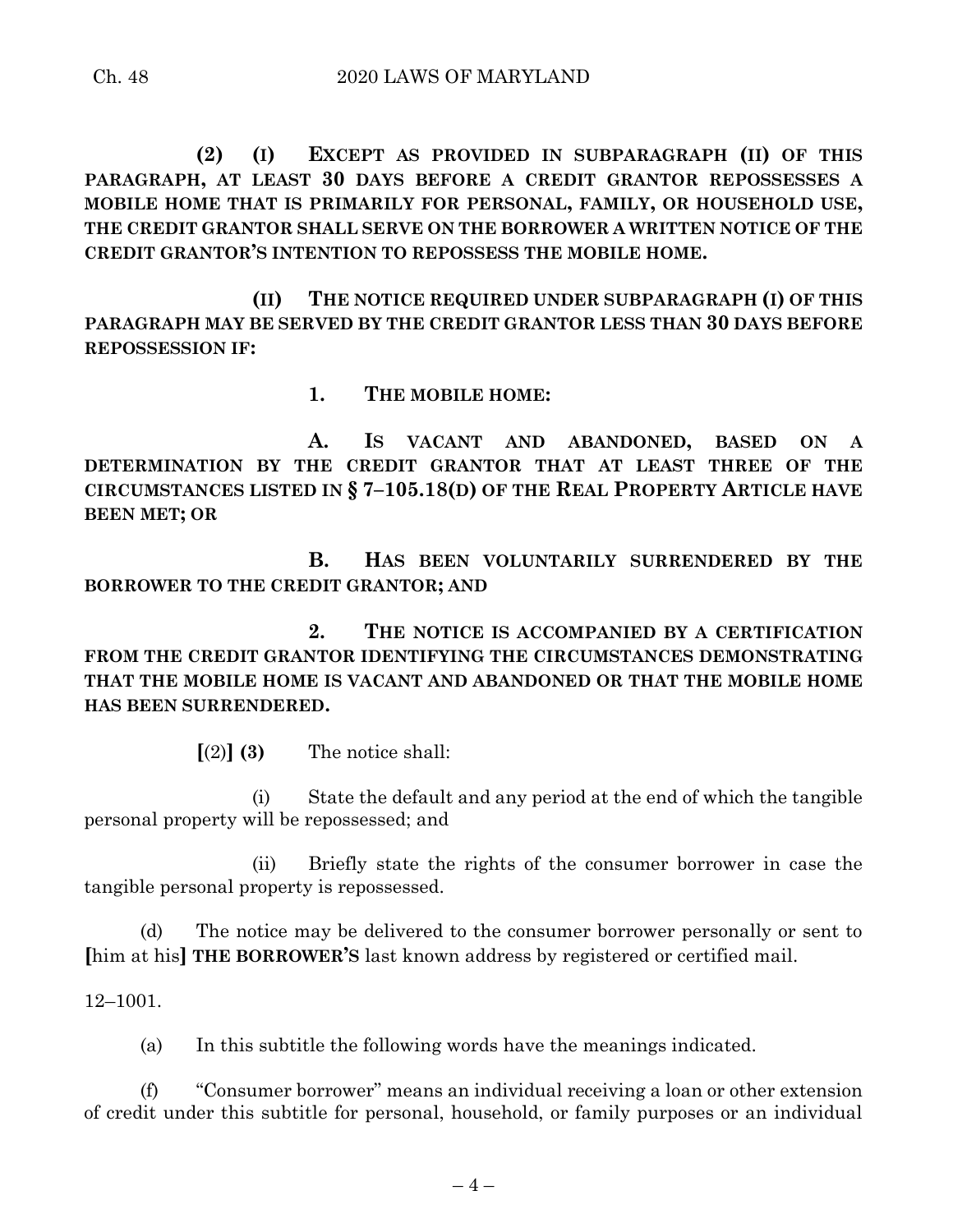receiving a commercial loan or other extension of credit for any commercial purpose not in excess of \$75,000, secured by residential real property.

**(K–1) "MOBILE HOME" HAS THE MEANING STATED IN § 11–501 OF THE FINANCIAL INSTITUTIONS ARTICLE.**

12–1021.

(c) (1) **[**At**] EXCEPT AS PROVIDED IN PARAGRAPH (2) OF THIS SUBSECTION, AT** least 10 days before a credit grantor repossesses any tangible personal property, the credit grantor may serve a written notice on the consumer borrower of the intention **OF THE CREDIT GRANTOR** to repossess the tangible personal property.

**(2) (I) EXCEPT AS PROVIDED IN SUBPARAGRAPH (II) OF THIS PARAGRAPH, AT LEAST 30 DAYS BEFORE A CREDIT GRANTOR REPOSSESSES A MOBILE HOME THAT IS PRIMARILY FOR PERSONAL, FAMILY, OR HOUSEHOLD USE, THE CREDIT GRANTOR SHALL SERVE ON THE BORROWER A WRITTEN NOTICE OF THE CREDIT GRANTOR'S INTENTION TO REPOSSESS THE MOBILE HOME.**

**(II) THE NOTICE REQUIRED UNDER SUBPARAGRAPH (I) OF THIS PARAGRAPH MAY BE SERVED BY THE CREDIT GRANTOR LESS THAN 30 DAYS BEFORE REPOSSESSION IF:**

**1. THE MOBILE HOME:**

**A. IS VACANT AND ABANDONED, BASED ON A DETERMINATION BY THE CREDIT GRANTOR THAT AT LEAST THREE OF THE CIRCUMSTANCES LISTED IN § 7–105.18(D) OF THE REAL PROPERTY ARTICLE HAVE BEEN MET; OR**

**B. HAS BEEN VOLUNTARILY SURRENDERED BY THE BORROWER TO THE CREDIT GRANTOR; AND**

**2. THE NOTICE IS ACCOMPANIED BY A CERTIFICATION FROM THE CREDIT GRANTOR IDENTIFYING THE CIRCUMSTANCES DEMONSTRATING THAT THE MOBILE HOME IS VACANT AND ABANDONED OR THAT THE MOBILE HOME HAS BEEN SURRENDERED.**

 $\lceil(2)\rceil$  **(3)** The notice shall:

(i) State the default and any period at the end of which the tangible personal property will be repossessed; and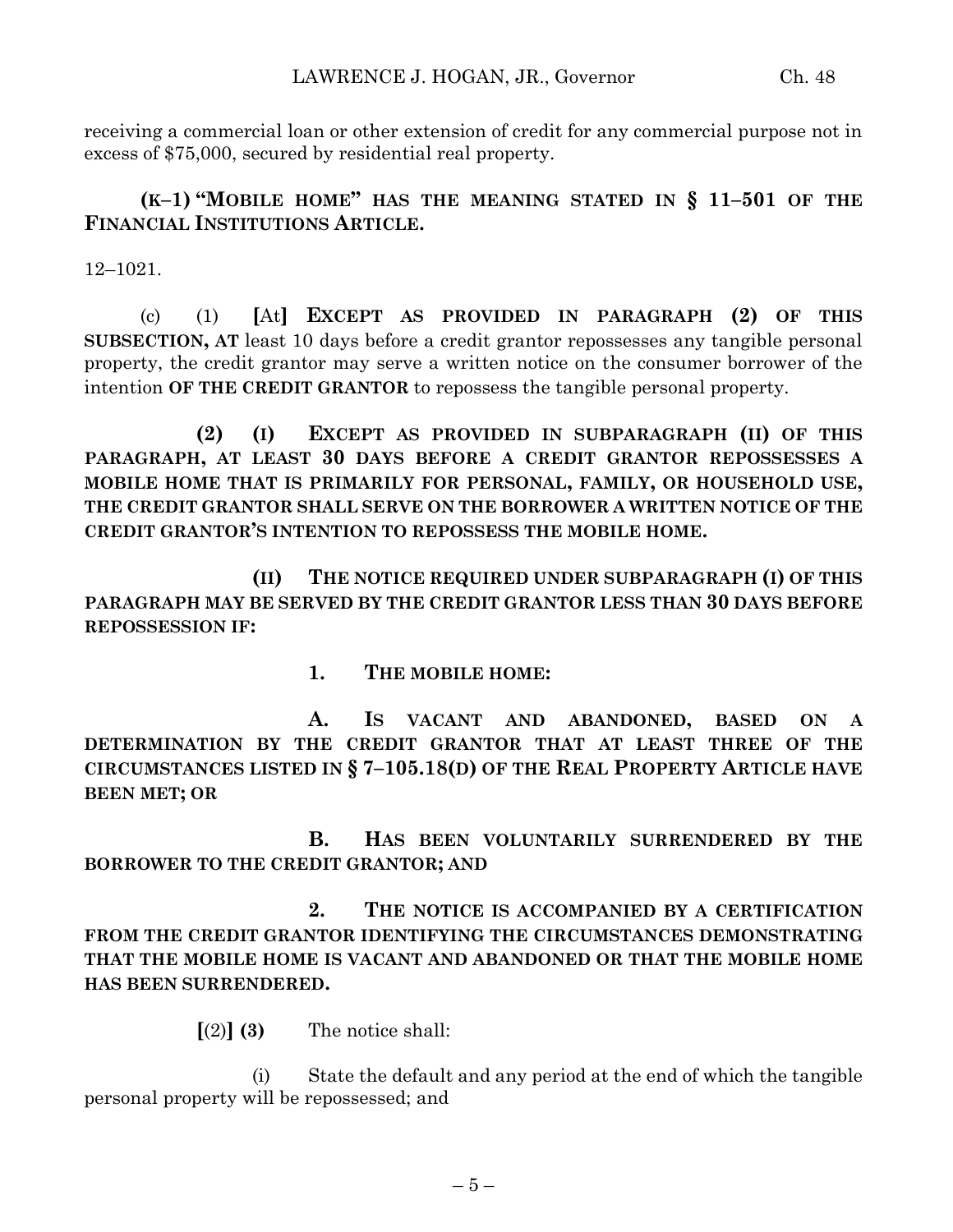(ii) Briefly state the rights of the consumer borrower in case the tangible personal property is repossessed.

(d) The notice may be delivered to the consumer borrower personally or sent to **[**him at his**] THE CONSUMER BORROWER'S** last known address by registered or certified mail.

**SUBTITLE 42. MOBILE HOME RETAIL SALES.**

**14–4201.**

**(A) IN THIS SUBTITLE THE FOLLOWING WORDS HAVE THE MEANINGS INDICATED.**

**(B) "COMMISSIONER" MEANS THE COMMISSIONER OF FINANCIAL REGULATION IN THE MARYLAND DEPARTMENT OF LABOR.**

**(C) "CONSUMER BORROWER" MEANS AN INDIVIDUAL RECEIVING A LOAN OR OTHER EXTENSION OF CREDIT FOR PERSONAL, HOUSEHOLD, OR FAMILY PURPOSES.**

**(D) "MOBILE HOME" HAS THE MEANING STATED IN § 11–501 OF THE FINANCIAL INSTITUTIONS ARTICLE.**

**(E) "MOBILE HOME RETAILER" MEANS A PERSON THAT:**

**(1) SELLS MOBILE HOMES AT RETAIL;**

**(2) PROVIDES INFORMATION REGARDING FINANCING PRODUCTS TO A BORROWER FOR THE PURCHASE OF A MOBILE HOME; AND**

**(3) IS NOT:**

**(I) A MORTGAGE LENDER, AS DEFINED IN § 11–501 OF THE FINANCIAL INSTITUTIONS ARTICLE; OR**

**(II) A MORTGAGE ORIGINATOR, AS DEFINED IN § 11–601 OF THE FINANCIAL INSTITUTIONS ARTICLE.**

**14–4202.**

**(A) IN THIS SECTION, "STEER" MEANS, IN CONNECTION WITH A CONSUMER CREDIT TRANSACTION SECURED BY A MOBILE HOME, TO DIRECT A PROSPECTIVE CONSUMER BORROWER TO COMPLETE A TRANSACTION IN ANY WAY BASED ON THE FACT THAT A MOBILE HOME RETAILER WILL RECEIVE COMPENSATION, DIRECTLY**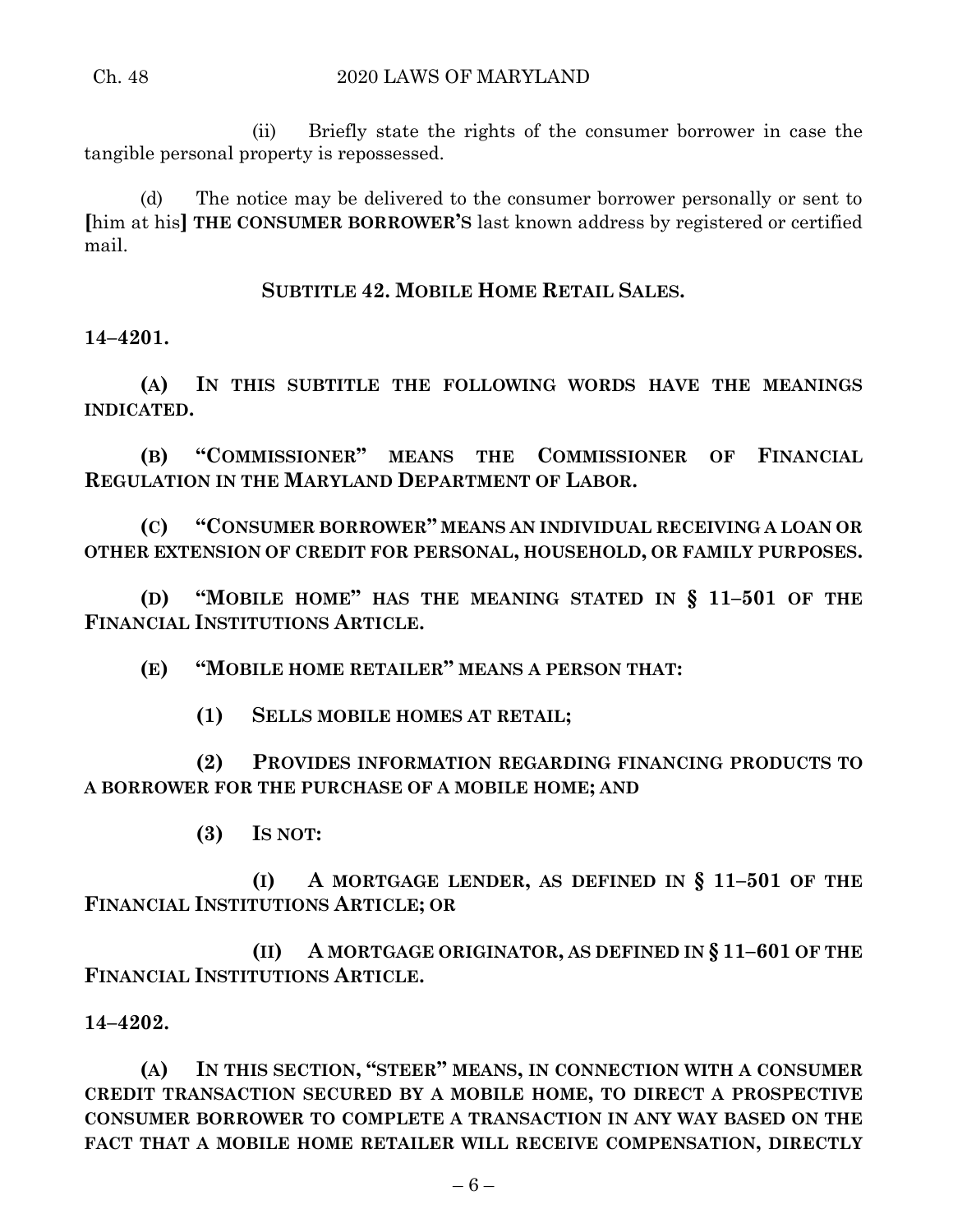**OR INDIRECTLY, FROM A LENDER OR CREDIT GRANTOR THAT IS IN EXCESS OF ANY COMPENSATION OR GAIN RECEIVED IN A COMPARABLE CASH TRANSACTION.**

**(B) A MOBILE HOME RETAILER:**

**(1) HAS A DUTY OF GOOD FAITH AND FAIR DEALING IN PROVIDING FINANCIAL INFORMATION TO A PROSPECTIVE CONSUMER BORROWER, INCLUDING PROVIDING FINANCIAL INFORMATION IN A MANNER THAT IS NOT MISLEADING OR DECEPTIVE AND THAT DISCLOSES ALL MATERIAL FACTS;**

**(2) MAY NOT STEER A PROSPECTIVE CONSUMER BORROWER TO FINANCING PRODUCTS THAT OFFER LESS FAVORABLE TERMS THAT ARE LESS FAVORABLE THAN A COMPARABLE CASH TRANSACTION; AND** 

**(3) SHALL PROVIDE A WRITTEN STATEMENT TO A PROSPECTIVE CONSUMER BORROWER IN ACCORDANCE WITH § 14–4203 OF THIS SUBTITLE.**

**14–4203.**

**(A) (1) THE STATEMENT REQUIRED UNDER § 14–4202(B)(3) OF THIS SUBTITLE SHALL BE ON A FORM PRESCRIBED BY THE COMMISSIONER BY REGULATION.**

**(2) IF THE FORM PRESCRIBED BY THE COMMISSIONER IS INCLUDED IN OTHER DOCUMENTS PROVIDED BY THE MOBILE HOME RETAILER TO A PROSPECTIVE CONSUMER BORROWER, THE FORM SHALL BE CONSPICUOUS, SUCH AS THROUGH THE USE OF A DIFFERENT FONT OR SEPARATED WITH A BOX AROUND IT.**

**(B) THE STATEMENT REQUIRED UNDER § 14–4202(B)(3) OF THIS SUBTITLE SHALL INCLUDE:**

**(1) A DISCLOSURE THAT DESCRIBES ANY CORPORATE AFFILIATION BETWEEN THE MOBILE HOME RETAILER AND A FINANCING SOURCE ABOUT WHICH THE MOBILE HOME RETAILER PROVIDES INFORMATION TO THE PROSPECTIVE CONSUMER BORROWER;**

**(2) A DISCLOSURE THAT THE PROSPECTIVE CONSUMER BORROWER MAY OBTAIN FINANCING FROM ANY LENDER AND IS NOT REQUIRED TO OBTAIN FINANCING FROM A LENDER SUGGESTED BY THE MOBILE HOME RETAILER; AND**

**(3) INFORMATION REGARDING THE RIGHTS OF A PROSPECTIVE CONSUMER BORROWER UNDER THIS SUBTITLE AND THE PROCEDURE FOR FILING A COMPLAINT WITH THE COMMISSIONER.**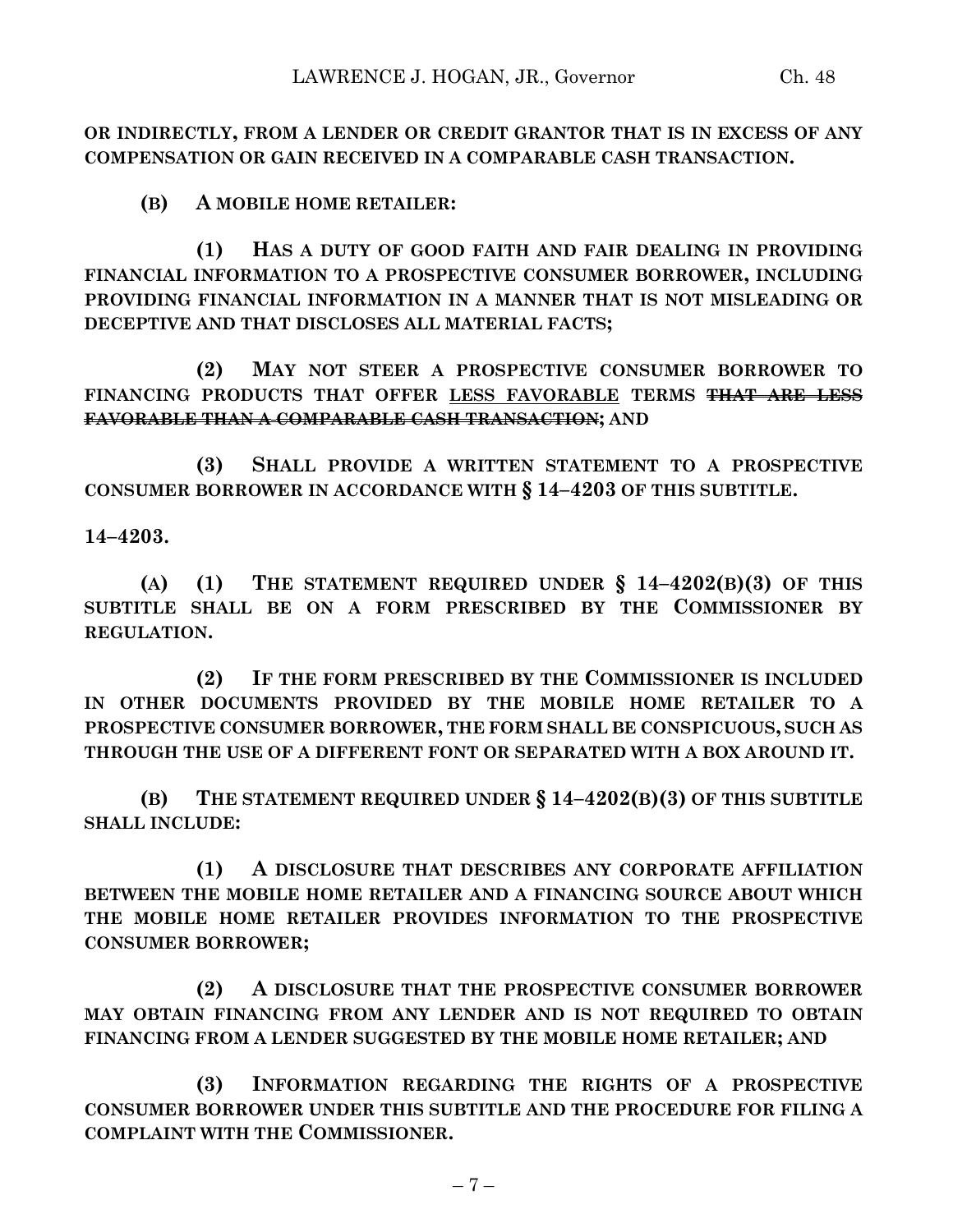### Ch. 48 2020 LAWS OF MARYLAND

**(C) THE MOBILE HOME RETAILER SHALL PROVIDE THE STATEMENT REQUIRED UNDER § 14–4202(B)(3) OF THIS SUBTITLE:**

**(1) TO A PROSPECTIVE CONSUMER BORROWER AT THE TIME THE MOBILE HOME RETAILER PROVIDES INFORMATION TO THE PROSPECTIVE CONSUMER BORROWER REGARDING FINANCING OR POTENTIALLY AVAILABLE LENDERS; AND**

**(2) BY POSTING THE STATEMENT IN A PROMINENT LOCATION AT ALL OF THE MOBILE HOME RETAILER'S PLACES OF BUSINESS AND ON THE MOBILE HOME RETAILER'S WEBSITE, IF ANY.**

### **14–4204.**

**FAILURE OF A MOBILE HOME RETAILER TO COMPLY WITH THIS SUBTITLE DOES NOT AFFECT THE VALIDITY OF AN OTHERWISE VALID FINANCING TRANSACTION.**

### **14–4205.**

**THE COMMISSIONER MAY ENFORCE THIS SUBTITLE BY EXERCISING ANY OF THE POWERS AUTHORIZED UNDER §§ 2–113 THROUGH 2–116 OF THE FINANCIAL INSTITUTIONS ARTICLE.**

### **Article – Financial Institutions**

11–501.

(a) In this subtitle the following words have the meanings indicated.

(c) (1) "Dwelling" **[**has the meaning stated in 15 U.S.C. § 1602(w)**] MEANS A RESIDENTIAL STRUCTURE OR MOBILE HOME THAT CONTAINS ONE TO FOUR FAMILY HOUSING UNITS OR INDIVIDUAL UNITS OF CONDOMINIUMS OR COOPERATIVES**.

(2) "Dwelling" does not include a residential structure or mobile home unless the residential structure or mobile home, or at least one unit contained in the residential structure or mobile home, is owner–occupied.

**(H**–**1) "MOBILE HOME" MEANS A TRAILER, HOUSE TRAILER, TRAILER COACH, OR ANY OTHER STRUCTURE THAT IS TRANSPORTABLE IN ONE OR MORE SECTIONS THAT IS:**

**(1) USED OR CAN BE USED FOR RESIDENTIAL PURPOSES; AND**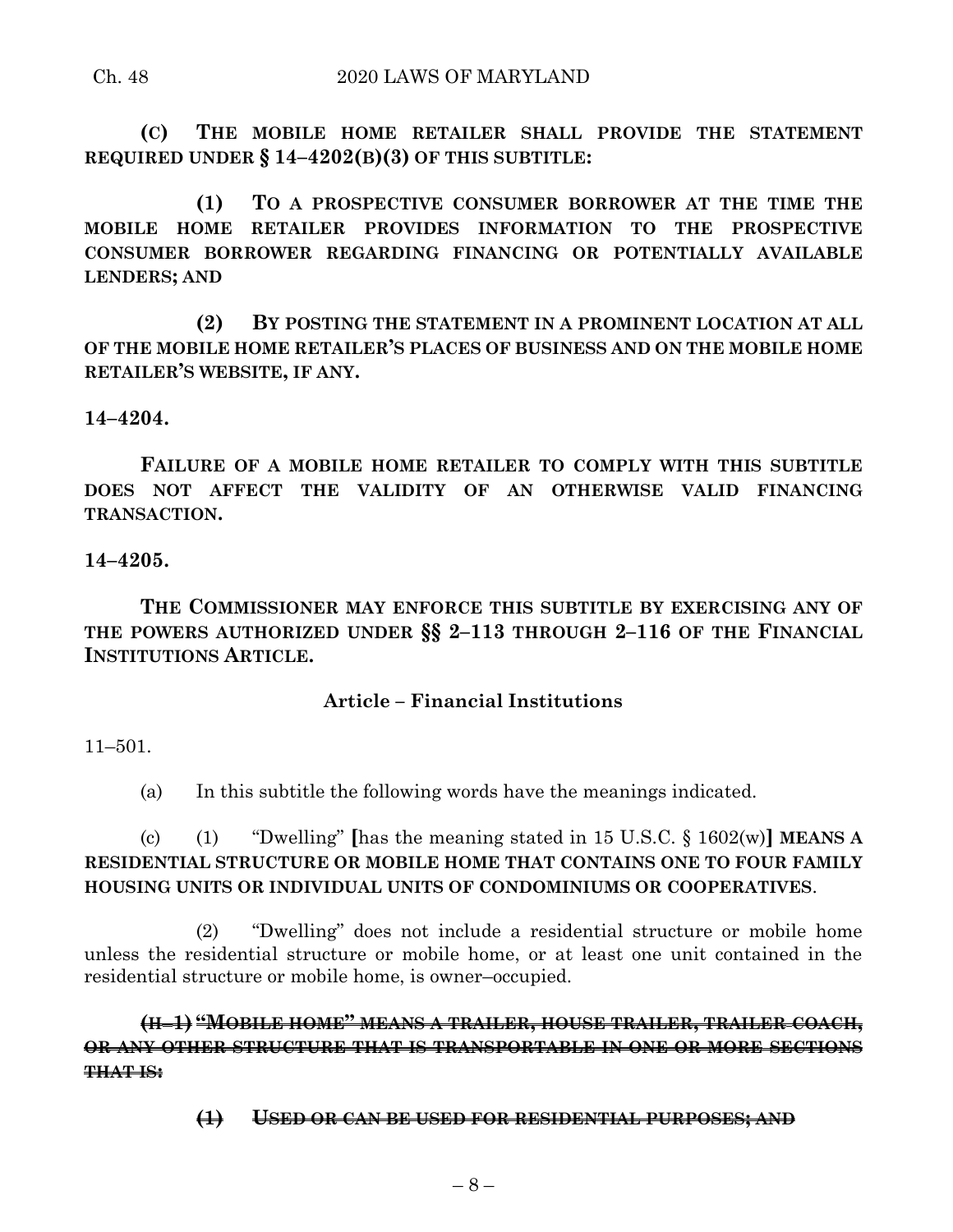## **(2) PERMANENTLY ATTACHED TO LAND OR CONNECTED TO UTILITY, WATER, OR SEWAGE FACILITIES.**

# **(H–1) "MOBILE HOME" MEANS A STRUCTURE, INCLUDING THE PLUMBING, HEATING, AIR CONDITIONING, AND ELECTRICAL SYSTEMS CONTAINED IN THE STRUCTURE, THAT IS:**

### **(1) TRANSPORTABLE IN ONE OR MORE SECTIONS;**

# **(2) EIGHT OR MORE BODY FEET IN WIDTH AND 30 OR MORE BODY FEET IN LENGTH;**

## **(3) BUILT ON A PERMANENT CHASSIS; AND**

# **(4) PERMANENTLY ATTACHED TO LAND OR CONNECTED TO UTILITY, WATER, OR SEWAGE FACILITIES.**

**[**(o) ''Nationwide Mortgage Licensing System and Registry'' or "NMLS" has the meaning stated in § 1–101 of this article.**]**

**[**(p)**] (O)** "Person" means a natural person, corporation, limited liability company, partnership, business trust, statutory trust, or association.

**[**(q)**] (P)** "Residential real estate" means any owner–occupied real property located in Maryland on which a dwelling is constructed or intended to be constructed.

**[**(r)**] (Q)** "State" means the State of Maryland.

11–601.

(a) In this subtitle the following words have the meanings indicated.

### **(M–1) "MOBILE HOME" HAS THE MEANING STATED IN § 11–501 OF THIS TITLE.**

(q) (1) "Mortgage loan originator" means an individual who for compensation or gain, or in the expectation of compensation or gain:

- (i) Takes a loan application; or
- (ii) Offers or negotiates terms of a mortgage loan.
- (2) "Mortgage loan originator" does not include an individual who:
	- (i) Acts solely as a mortgage loan processor or underwriter;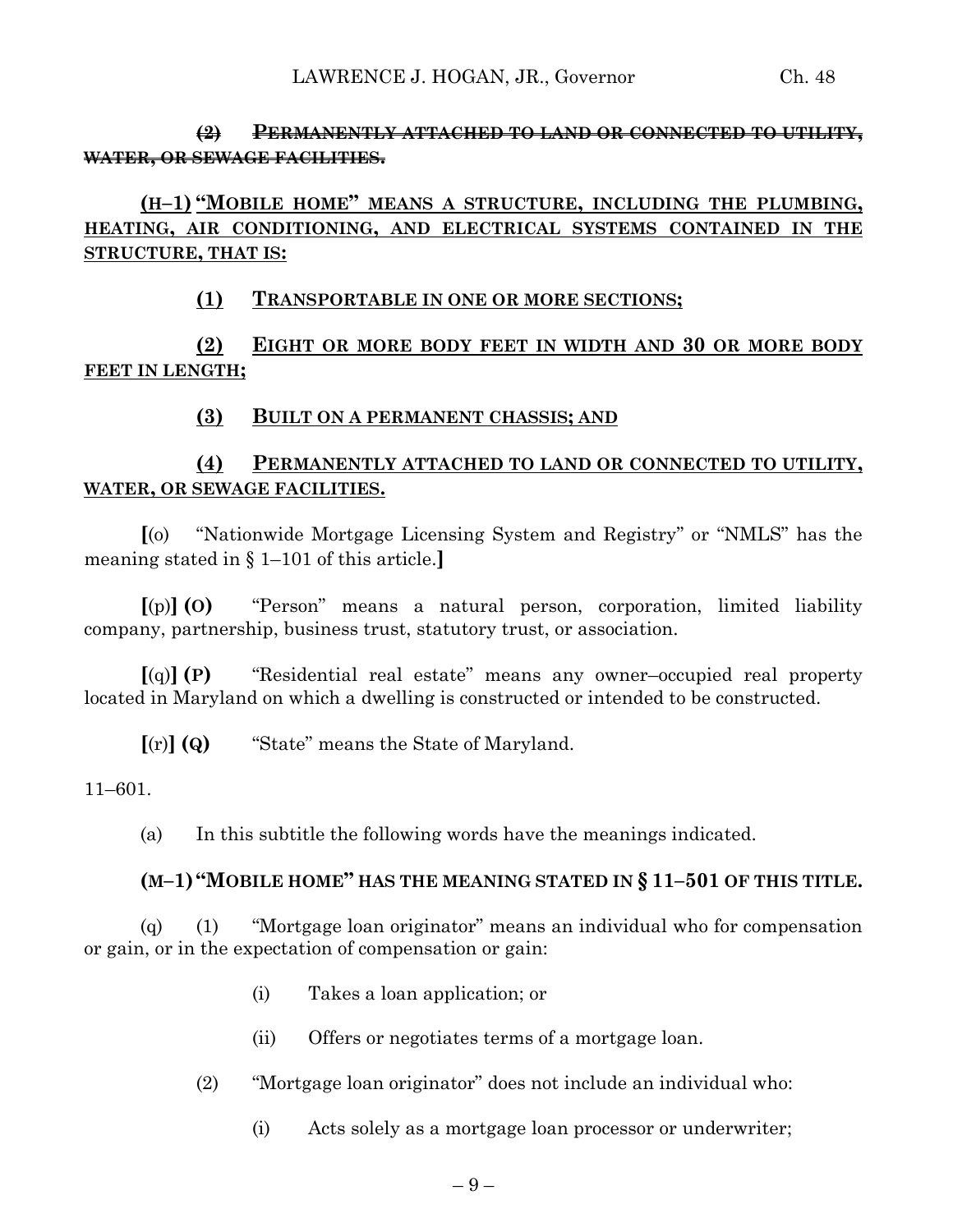(ii) Performs only real estate brokerage activities and is licensed in accordance with Title 17 of the Business Occupations and Professions Article, unless the individual is compensated by a mortgage lender, mortgage broker, or other mortgage loan originator or by any agent of a mortgage lender, mortgage broker, or other mortgage loan originator; **[**or**]**

(iii) Is involved solely in extensions of credit relating to timeshare plans, as that term is defined in 11 U.S.C. § **[**101(53d)**] 101(53D); OR**

# **(IV) IS A RETAILER OF MOBILE HOMES OR AN EMPLOYEE OF THE RETAILER IF THE RETAILER OR EMPLOYEE, AS APPLICABLE, DOES NOT RECEIVE, DIRECTLY OR INDIRECTLY, COMPENSATION OR GAIN FOR ENGAGING IN ACTIVITIES DESCRIBED IN PARAGRAPH (1) OF THIS SUBSECTION THAT IS IN EXCESS OF COMPENSATION OR GAIN RECEIVED IN A COMPARABLE CASH TRANSACTION**.

**[**(s) ''Nationwide Mortgage Licensing System and Registry'' or "NMLS" has the meaning stated in § 1–101 of this article.**]**

**[**(t)**] (S)** "Nontraditional mortgage product" means any mortgage product other than a 30–year fixed rate mortgage loan.

 $[(u)]$  **(T)** "Person" has the meaning stated in  $§$  11–501 of this title.

**[**(v)**] (U)** ''Real estate brokerage activity'' means any activity for which a license is required under Title 17 of the Business Occupations and Professions Article.

**[**(w)**] (V)** ''Registered mortgage loan originator'' means any individual who:

- (1) Is a mortgage loan originator;
- (2) Is an employee of:
	- (i) A depository institution;
	- (ii) A subsidiary that is:
		- 1. Owned and controlled by a depository institution; and
		- 2. Regulated by a federal banking agency; or
	- (iii) An institution regulated by the Farm Credit Administration; and

(3) Is registered with, and maintains a unique identifier through, **[**the Nationwide Mortgage Licensing System and Registry**] NMLS**.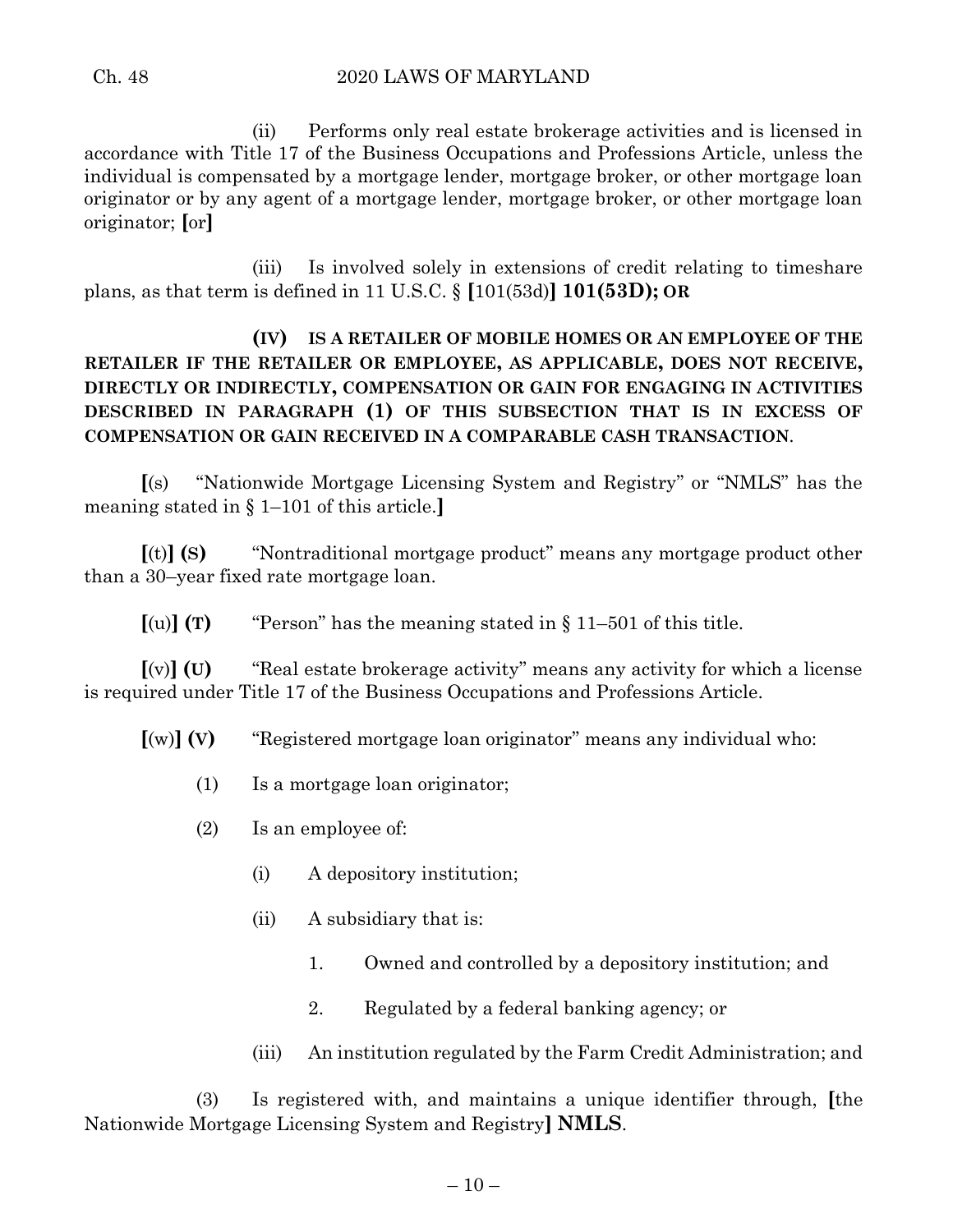**[**(x)**] (W)** "Residential real estate" has the meaning stated in § 11–501 of this title.

**[**(y)**] (X)** "Unique identifier" means a number or other identifier assigned by **[**the Nationwide Mortgage Licensing System and Registry**] NMLS**.

11–610.

|                     | (a) |      | There is a Nondepository Special Fund that consists of:                                                   |
|---------------------|-----|------|-----------------------------------------------------------------------------------------------------------|
|                     |     | (1)  | Revenue received for the licensing of individuals under this subtitle;                                    |
| title;              |     | (2)  | Revenue received for the licensing of persons under Subtitle 2 of this                                    |
| title;              |     | (3)  | Revenue received for the licensing of persons under Subtitle 3 of this                                    |
| title;              |     | (4)  | Revenue received for the licensing of persons under Subtitle 4 of this                                    |
| title;              |     | (5)  | Revenue received for the licensing of persons under Subtitle 5 of this                                    |
| of this article;    |     | (6)  | Revenue received for the licensing of persons under Title 12, Subtitle 1                                  |
| of this article;    |     | (7)  | Revenue received for the licensing of persons under Title 12, Subtitle 4                                  |
| of this article;    |     | (8)  | Revenue received for the licensing of persons under Title 12, Subtitle 9                                  |
| 10 of this article; |     | (9)  | Revenue received for the registration of persons under Title 12, Subtitle                                 |
|                     |     | (10) | Revenue received for the licensing of persons under Title 7 of the<br><b>Business Regulation Article;</b> |

(11) Revenue received for the licensing of persons under Title 14, Subtitle 19 of the Commercial Law Article;

(12) Income from the investments that the State Treasurer makes for the Fund; and